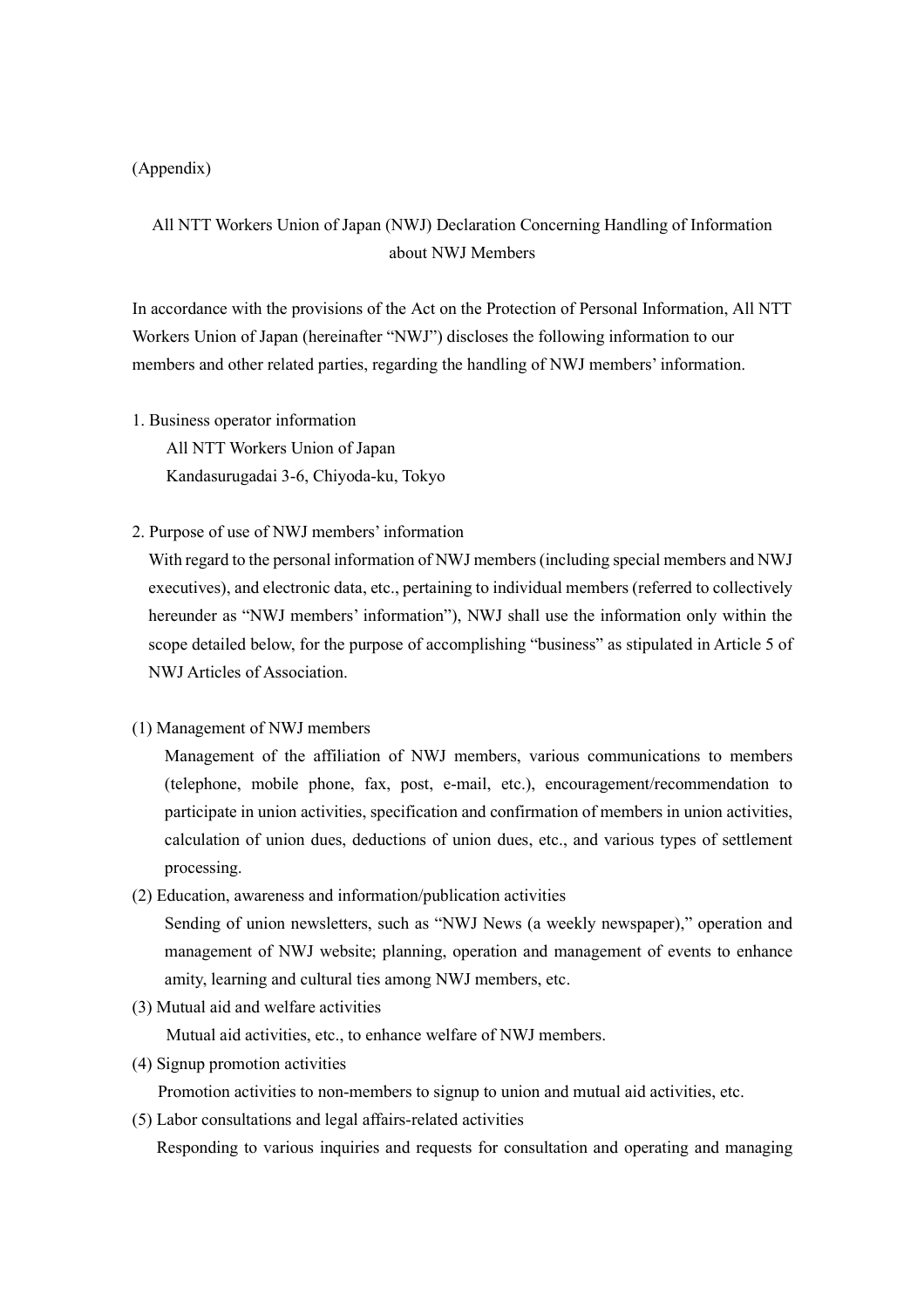legal affairs-related activities

- $(6)$  Operation and management of the "NWJ Retired Group" Sending of union newsletters, such as "NWJ News" to "NW Retired Group," as well as planning, guidance and operation of various events for the Group.
- (7) Promotion of social contribution activities

Planning, encouragement and operation, etc., of various volunteer activities.

(8) Realization of policies and systems

Signature collection, petitions, and political activities, etc., conducted by trade unions.

(9) International labor movement

Participation in international conferences, and planning, operation and management, etc. of international labor movement.

(10) Studies and analysis

Using records of various activities, and requests and opinions provided by individuals to NWJ for utilization in union activities, processing them in such a way as to anonymize the data so that individuals cannot be identified.

3. Provision to third parties

NWJ shall not provide personal information to third parties without gaining prior consent from NWJ members. However, the preceding shall not apply if NWJ is required to provide such information under the provisions of the Act on the Protection of Personal Information or other laws and ordinances.

# 4. Joint use of NWJ members' information

(1) Nippon Telephone and Telegraph Corporation (hereinafter "the Company")

Based on an agreement with the Company, NWJ shall provide NWJ members' information to the Company to which the member belongs (name, individual code, name code/employee ID, classification code, organization code, union dues deduction information), either by electronic transmission to the payroll system or by mailing materials to the payroll staff, for the purpose of improving convenience for members and enhancing efficiency of the union dues collection process. In addition, based on the abovementioned agreement, the Company provides NWJ with information on union membership, basic salary, personnel changes, and the results of deductions for union dues, in accordance with the agreement.

#### (2) Mutual aid and welfare providers

For the purpose of improving convenience for NWJ members, such as effective organizational management, enhancement of welfare services such as mutual aid programs,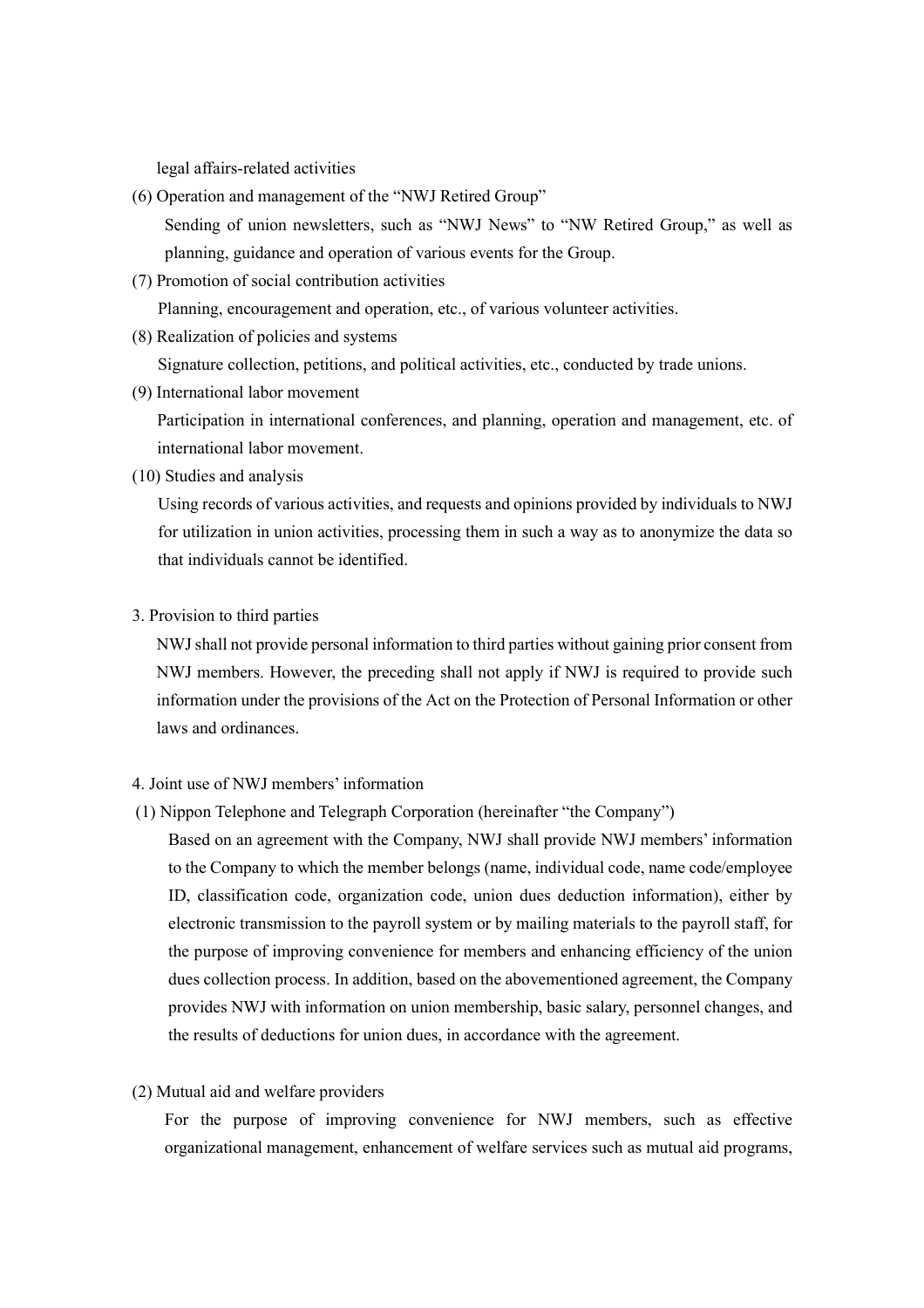and expedited processing, etc., based on agreements, etc., concluded among joint users, NWJ shall use NWJ members' information jointly with the following parties: Telecommunications, Electronic Information and Allied Workers Insurance Cooperation (hereinafter "Dentsu Kyosai Seikyoî), Federation of Information and Communication Technology Service Workers of Japan (ICTJ) Mutual Aid Program HQ (hereinafter "Roren-kyosai"), Kirara Insurance Service Co., Ltd., Rokin (Labour Bank), Rokinren Bank, and National Federation of Workers and Consumers Kyosai Cooperatives (hereinafter "Zenrosai").

- (1) Information to be jointly used
	- i) NWJ members' electronic information (Name, DOB, gender, blood type, address, telephone number, mobile phone number, individual code, name code/employee ID, classification code, organization code, department code, location code, etc.)
	- ii) Information included in application for new subscriptions and renewals (policyholder information, insured information, and contract information)
	- ii) Procedural matters for payment of mutual aid through NWJ (policyholder information, insured information, reasons for mutual aid and amount of mutual aid)
- (2) Purpose of use of information to be jointly used
	- i) NWJ members' electronic information
		- a) Data input into the union fee system

Linking information entered in the system managed by Dentsu-Kyosai Seikyo with system information managed by NWJ.

b) Sending of "NWJ News"

Use of postal address for sending of union newsletters, such as "NWJ News".

- ii) Matters relating to applications for new subscriptions and renewals Promotion of mutual aid membership, enrollment administration, and administrative work in response to inquiries from NWJ members regarding mutual aid.
- ) Procedural matters for payment of mutual aid through NWJ Administrative work related to the disbursement of mutual aid payments as requested by NWJ members
- (3) Person responsible for management of personal data Deputy Central Executive Committee Member, NWJ

### 5. Procedures for various correspondence and requests

With some exceptions, NWJ shall respond to requests for notification of the purpose of use NWJ membersí information; and the disclosure, correction, or suspension of use of NWJ members' information. In such cases, please follow the procedures detailed below and contact NWJ.